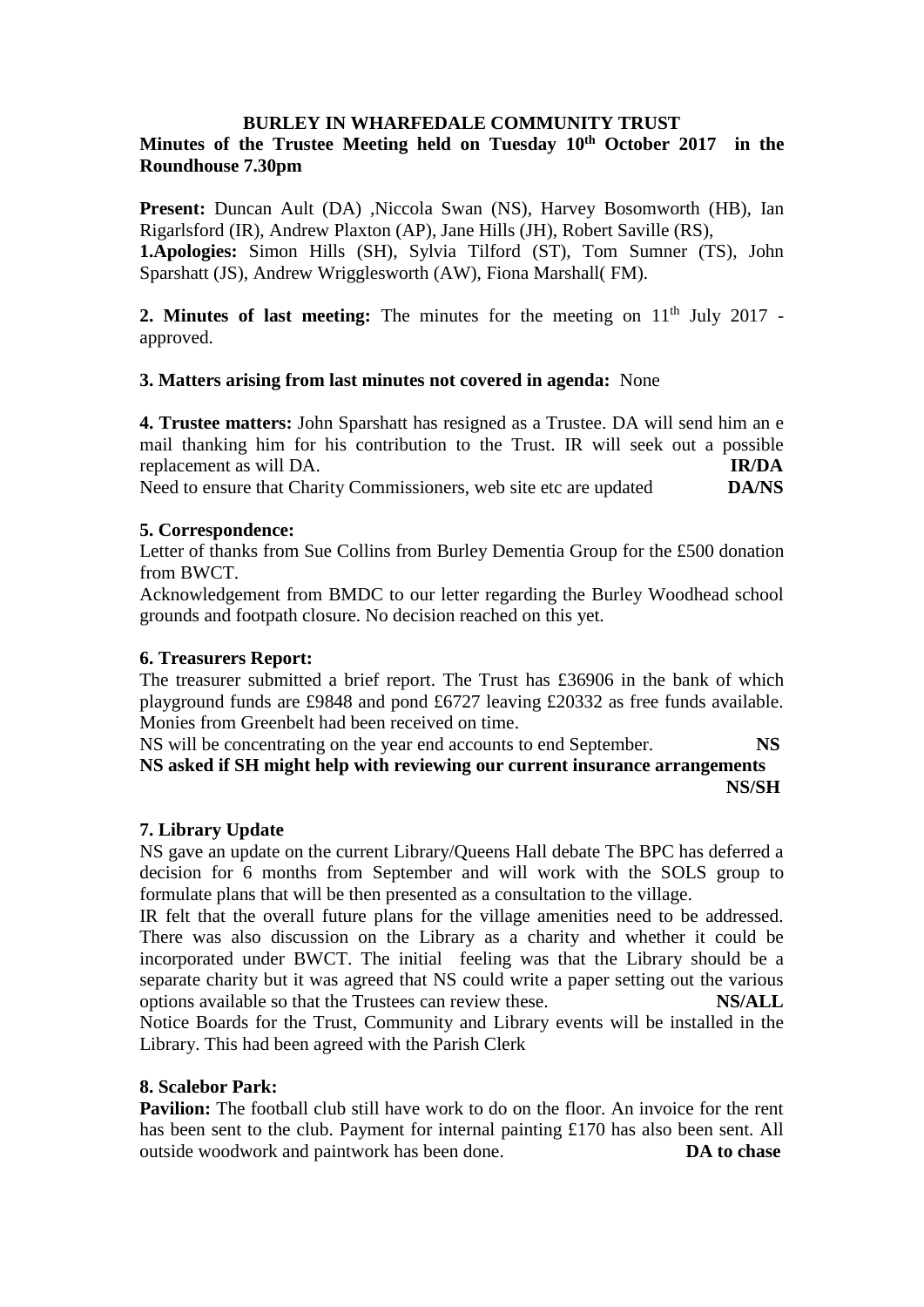**Grounds and Pitches:** generally in very good order. Pitches well drained, all weather cricket fence protected. Some extra work on grounds needed. **DA/SH**

**Greenbelt and Woodland:** Some extra works in the woodland during the winter**.** Invoicing and payment from Greenbelt seems to be going well. Thanks to JH

### **9. Burley Playground Project update**

Further monies had been received from Gift Aid and match funding. Phase 1 of the Playground was complete apart from a few minor matters. Extra drainage costs , new benches and a stone feature meant that this was slightly over the budget price of £102885. BWCT has paid over £55250 towards the project to date. We currently have £9848 held in funds and a further £1875 expected in Gift Aid (total £11723). Phase 2 is costed at £25440 including exercise machines , table tennis table and zip wire.

BPC has now stated that planning permission is unlikely to be sought for the zip wire as it is in a conservation area. An alternative suggested by BPC was to site the zip wire near to the MUGA down Iron Row.

The Trustees were very unhappy with this arrangement. AP had been part of the original playground group and no mention had been made of any difficulties with the zip wire in the park and no trees would require felling. The funding had been obtained on the understanding that all the monies donated would be put towards phase 2. The Iron Row location was not considered suitable and the time frame uncertain.

The request for further payments to BPC was not considered appropriate apart from meeting a shortfall on the remainder of phase 2. **RS suggested that BWCT should investigate applying for planning permission.** 

#### **10. Membership**

The new system was working well. We currently have 704 members with over 200 of last years yet to renew. Further reminders are required to be sent out. **DA/FM Concern was expressed that we have yet to instigate mail chimp communication. NS has drafted proposed correspondence. Need to send out asap. IR/HB**

#### **11. Marketing/Publicity**

**Publicity for the Trust needs to be of a higher profile especially at events that we organize (Duck Race, Christmas Lights). Main points decided**:

| a. Design/purchase 2 flag banners for BWCT to display at events                 | <b>HB</b> |
|---------------------------------------------------------------------------------|-----------|
| b. Purchase 3 banners for display at events.                                    | <b>HB</b> |
| c. More newspaper articles (Xmas lights)                                        | TR        |
| d. Parish Newsletter                                                            | DA        |
| <b>e.</b> High viz BWCT vests to be worn by Christmas lights helpers and bucket |           |
| collectors                                                                      | DA/TS     |
| 12. Burley village website                                                      |           |

HB circulated the 2017 figures. They showed a 20% increase in the hits . This was an excellent medium for village activities.

### **13. Christmas Lights**

# **Saturday 2nd December is switch on date. Lights start going up from Saturday 28th October.**

Arrangements to date:

- a. Choirs and Ukelele band plus sound systems booked.
- b. Celebrity switch on being finalised.
- c. Christmas and Craft Fair booked and organised.

Funding from BPC in place and possibly from the Coop.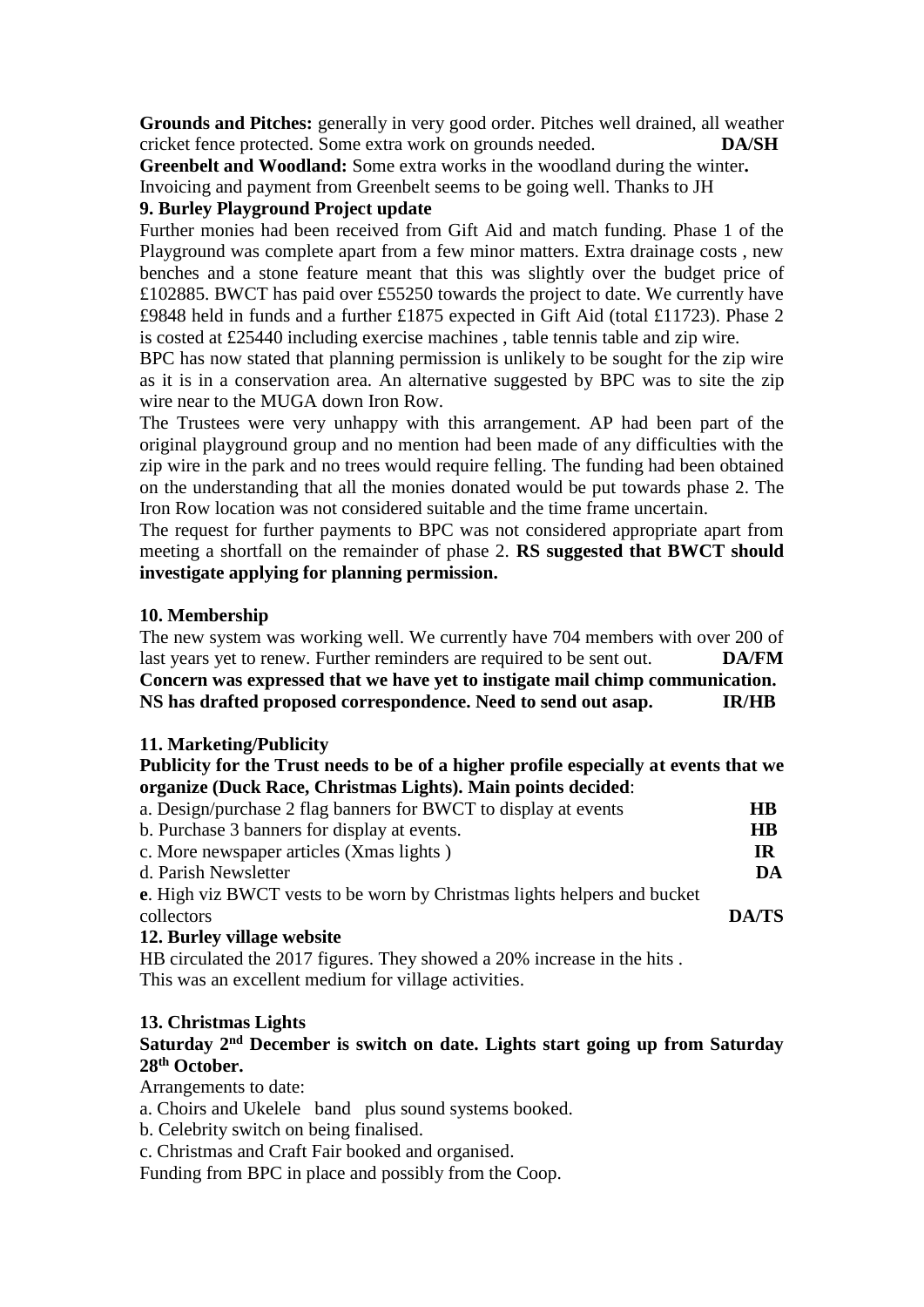The competition for the light design will be abandoned due to poor response and not enough notice. Entries will be given a small reward.

# **All Trustees available on the switch on date will be needed for publicity and the collection buckets.**

**ALL**

### **14. Duck Race**

### **To be held on Fathers Day 2018. Sunday 17th June 2018.**

Some Health and Safety/Risk Assessment issues to be sorted before next year in particular cows in the field, dogs and children swimming in the river. **JH**

## **15. Round House**

The Round House needs more maintenance and expenditure. Very little has been spent this year on the infrastructure. The guttering and stone work needs attention**.** BWCT is willing to help with internal maintenance but BPC has responsibility for the external structure. **DA/NS**

## **16. Pudding Tree/Jubilee Garden**

Regular maintenance and hanging baskets looking good. Part of Burley Open Gardens.

**New signed 10 year lease in place for Pudding Tree garden but awaiting signed copy from owners.**

## **17. Hanging Baskets and Tubs**

An excellent display. Tubs still look good. Thanks to TS for maintaining these through the summer also to BPC for their financial contribution of £900.

### **18. Fountain of Life**

This area looks clean and tidy with flower beds maintained. The new signs for donors have been placed on the benches. Parking being monitored.

### **19. Corn Mill Pond**

Well maintained round the sides. Some weed issues in the pond which will be improved with winter water flow. Need to arrange hedge trimming. **DA**

### **20 War Memorial Tubs**

Gyll Royd school to be contacted to help maintain tubs for winter flowers. **DA**

## **21. BWCT ideas 2017**

A discussion on helping to improve youth provision in the village came to no clear agreement. Some contact with the St Mary's and Methodist youth workers was suggested but it was felt that any funding provided by BWCT should be for non religious provision. It was agreed that we could talk more about her ideas and perhaps explore options with the cricket club over use during the winter months.

Provision of seats at village bus stops was also mentioned. **ALL**